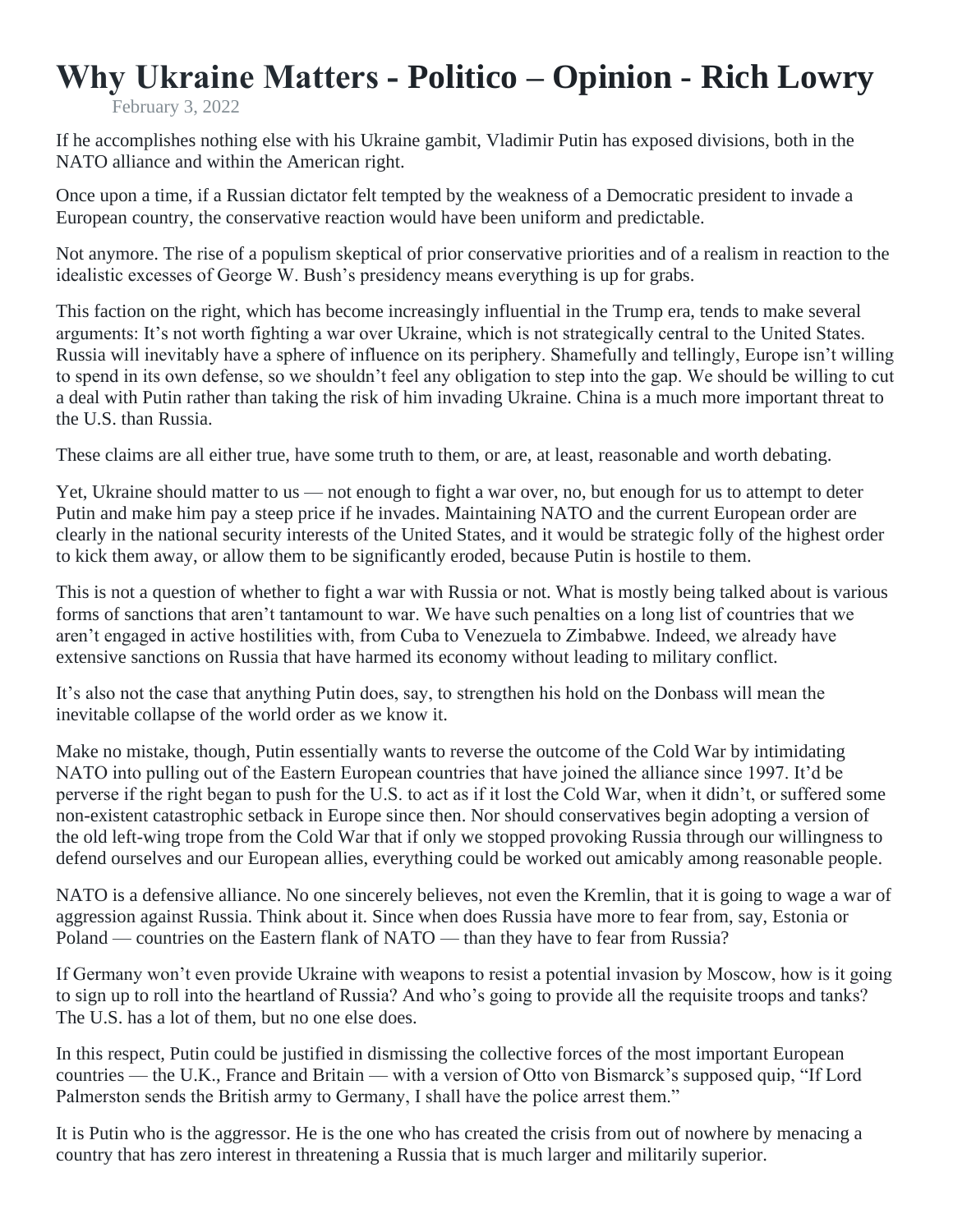Surely, what worries Putin most isn't any military threat, but the Western model of free, accountable government that puts his kleptocratic authoritarianism in a particularly bad light, especially the closer it gets to his borders.

Even if NATO completely collapsed and Putin swept to control of all of continental Europe, it's not clear that his head would rest easy on his pillow at night, knowing that his government lacks democratic legitimacy and is being outstripped by countries reaping the benefits of self-government, the rule of law, independent judiciaries and constitutional rights.

The Soviet Union occupied half of Europe and didn't feel secure for similar reasons — it wasn't a normal country. Nor is Putin's Russia.

There is a tendency on the populist right to associate support for Ukraine's (flawed) democracy with woollyheaded thinking. But the belief that nations belong to their own people, and should be self-governing and sovereign, is not quixotic liberalism; it's the essence of nationalism.

We can't take for granted the status quo of a largely democratic Europe respectful of sovereign borders. The same way that great power conflict has reemerged after a brief hiatus, it's easy to imagine the age-old European norm of ever-shifting alliances and internecine conflict returning.

There's no guarantee that we wouldn't, as often happened in the past, get drawn into a Europe consumed once again with internal rivalries. In the 18th century, a European world war was partly fought on these shores, the French and Indian War; in the 19th century, the conflict between France and Britain helped derange the politics of the early American republic and provided the predicate for the War of 1812; and in the 20th century, of course, we got dragged into both World War I and World War II.

Against this historical backdrop, it's an enormous benefit to us to have a vast zone in Europe that is prosperous, free and at peace, and that is allied with the United States and looks to us for leadership. There are costs and annoyances that come with this arrangement, to be sure. As the economist Thomas Sowell said in a different context, there are no solutions, only trade-offs.

In a conflict between a country (Ukraine) that values this arrangement — and in fact wants to be part of it and a country (Russia) that wants to tear it apart for its own cynical purposes and in the hopes of making us weaker, there should be no doubt whose side we should be on.

NATO isn't as vital as it was during the Cold War — institutions inevitably change over time — but it still matters. It speaks to the alliance's continued deterrent effect that Putin is, notably, not threatening a NATO country. The alliance has provided military support in Afghanistan and for post-9/11 counterterrorism missions. It is a force-multiplier for us to train with and to be interoperable with European forces. Finally, NATO provides a political cohesion that is going to be increasingly useful in resisting Chinese efforts to exploit divisions in Europe.

On paper, it makes sense for us to try to woo Russia into breaking with China the way President Richard Nixon split China from the Soviets during the Cold War. Russia shows no interest, though, in such a re-alignment, sharing instead China's revisionist hostility to America's power and influence.

If Russia resorts to naked aggression in Ukraine and gets away with it, it will be a blow to the post-Cold War order in Europe. To the extent that Putin is convinced that the West is decrepit and can be bullied, it may tempt him into a direct challenge of NATO in a confrontation that would be magnitudes more dangerous than the current one. And, to spin it out further, if the U.S. ever gives up on NATO, it will undermine all our other commitments around the world and pave the way for China to supplant the U.S. as the world's predominant power.

All this counsels being firm and clear-eyed with Russia before we get anywhere close to that point. This needn't preclude an eventual diplomatic deal. If we aren't negotiating with a gun to our head and if there can be some